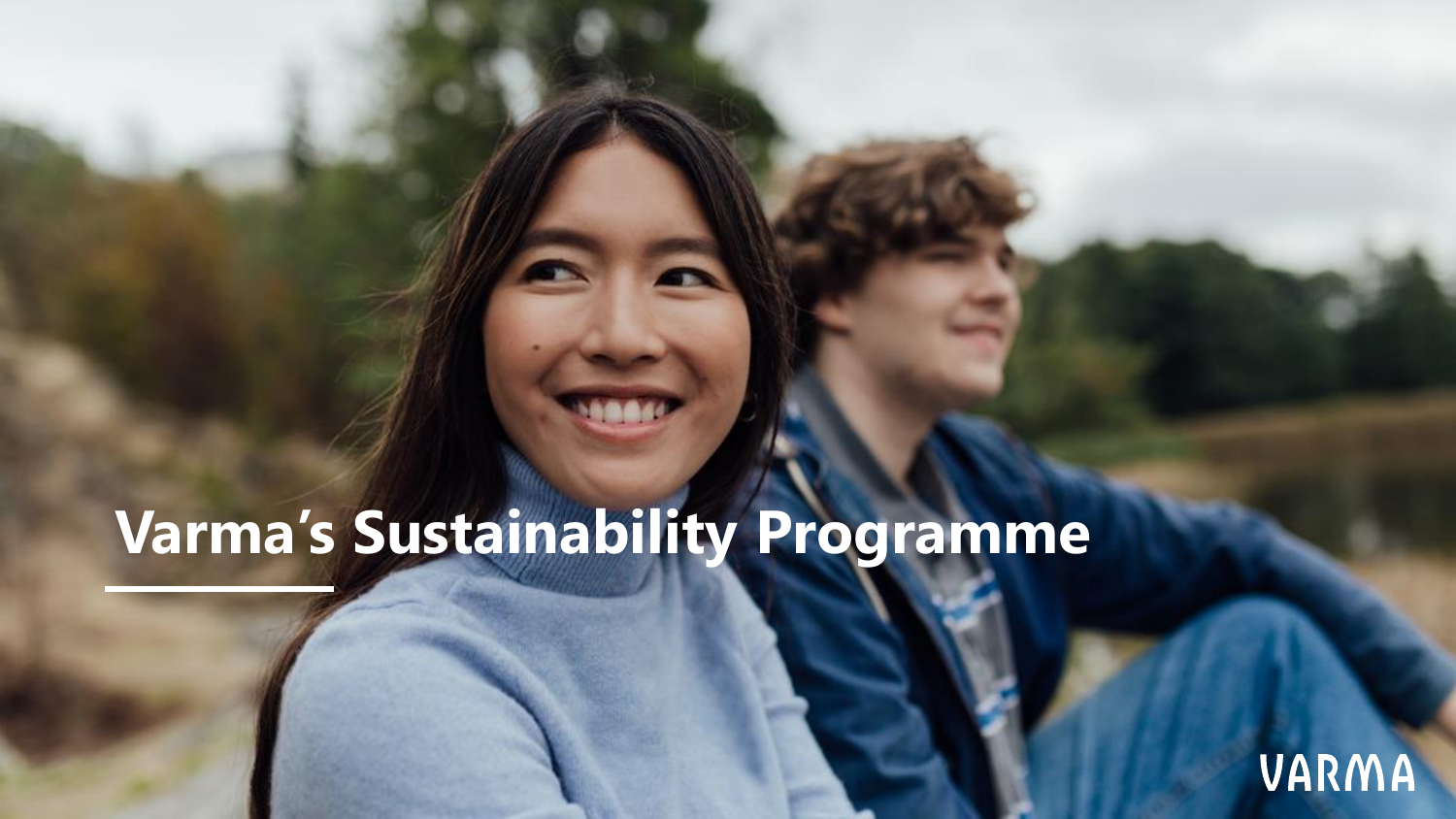## **A secure future for everyone**

Through our sustainability work we are building a better world for current and future generations.



#### **Investing for change**

We aim for better returns and reduced risks through responsible investment.







#### **For sustainable working life**

We support work ability in a world that's going through incredible change.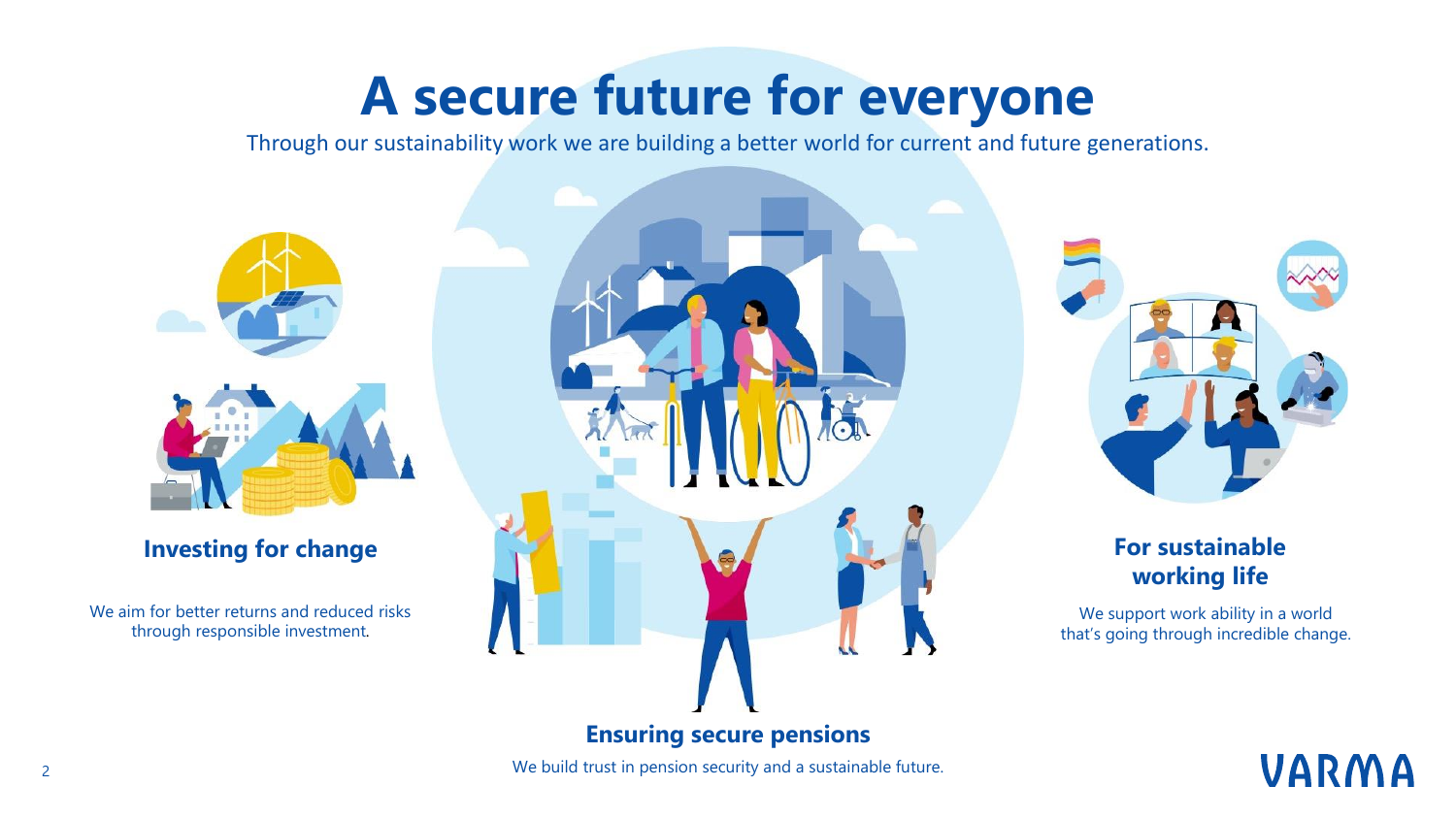### Investing for change

*We aim for better returns and reduced risks through responsible investment*

Responsibility is a core aspect of all our investment decisions. We direct our investments towards tackling the global challenges: mitigating climate change, adapting to the changes it brings, slowing down biodiversity loss and promoting human rights. We support the progress of sustainability in our investments.



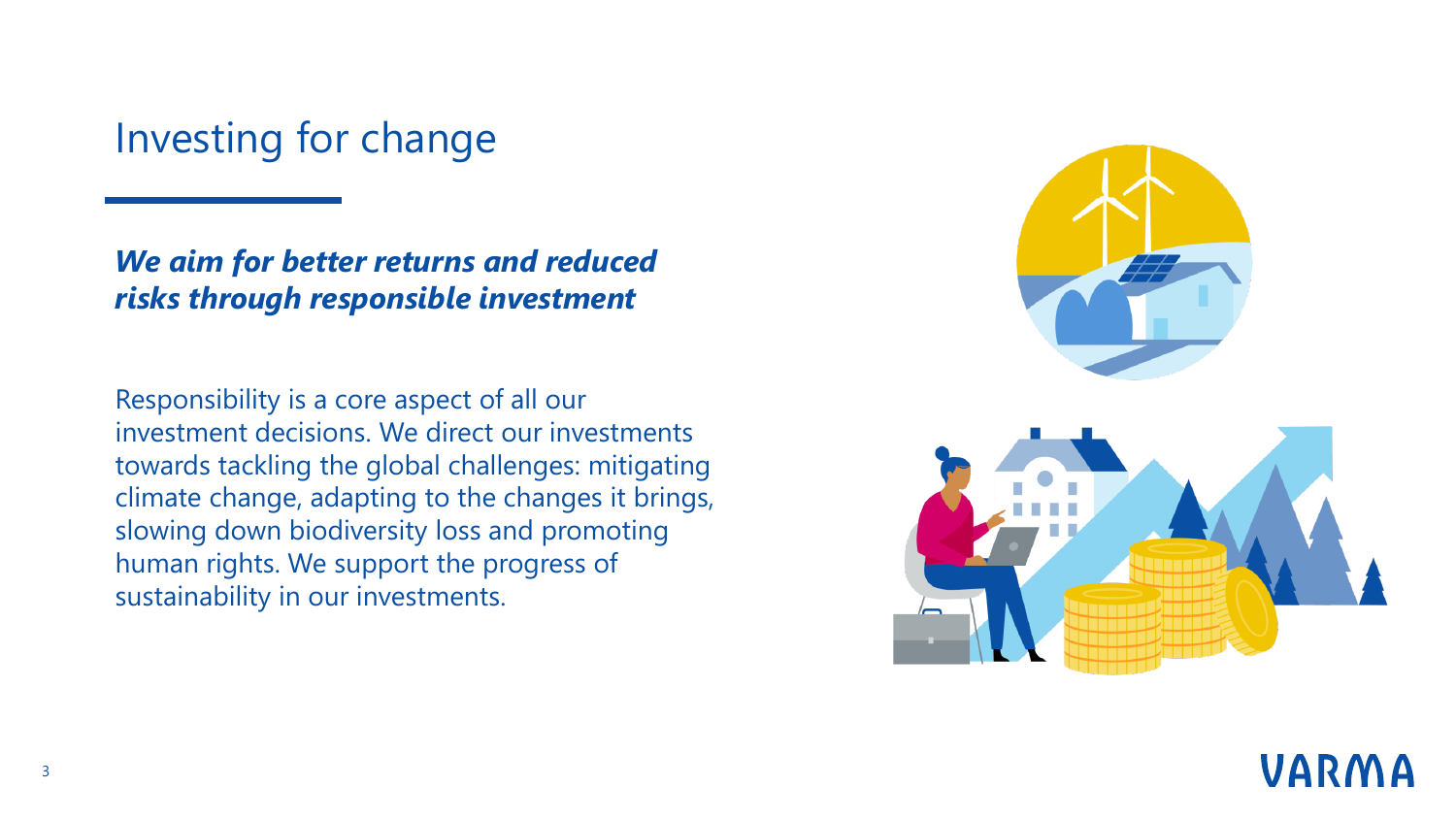Ensuring secure pensions

#### *We build trust in pension security and a sustainable future.*

Taking care of pension assets and paying pensions correctly and in due time are the cornerstone of everything we do. We operate transparently and ethically, while also taking costeffectiveness and environmental impacts into account. We are firmly committed to responsible customer service and constantly developing our ways of working.



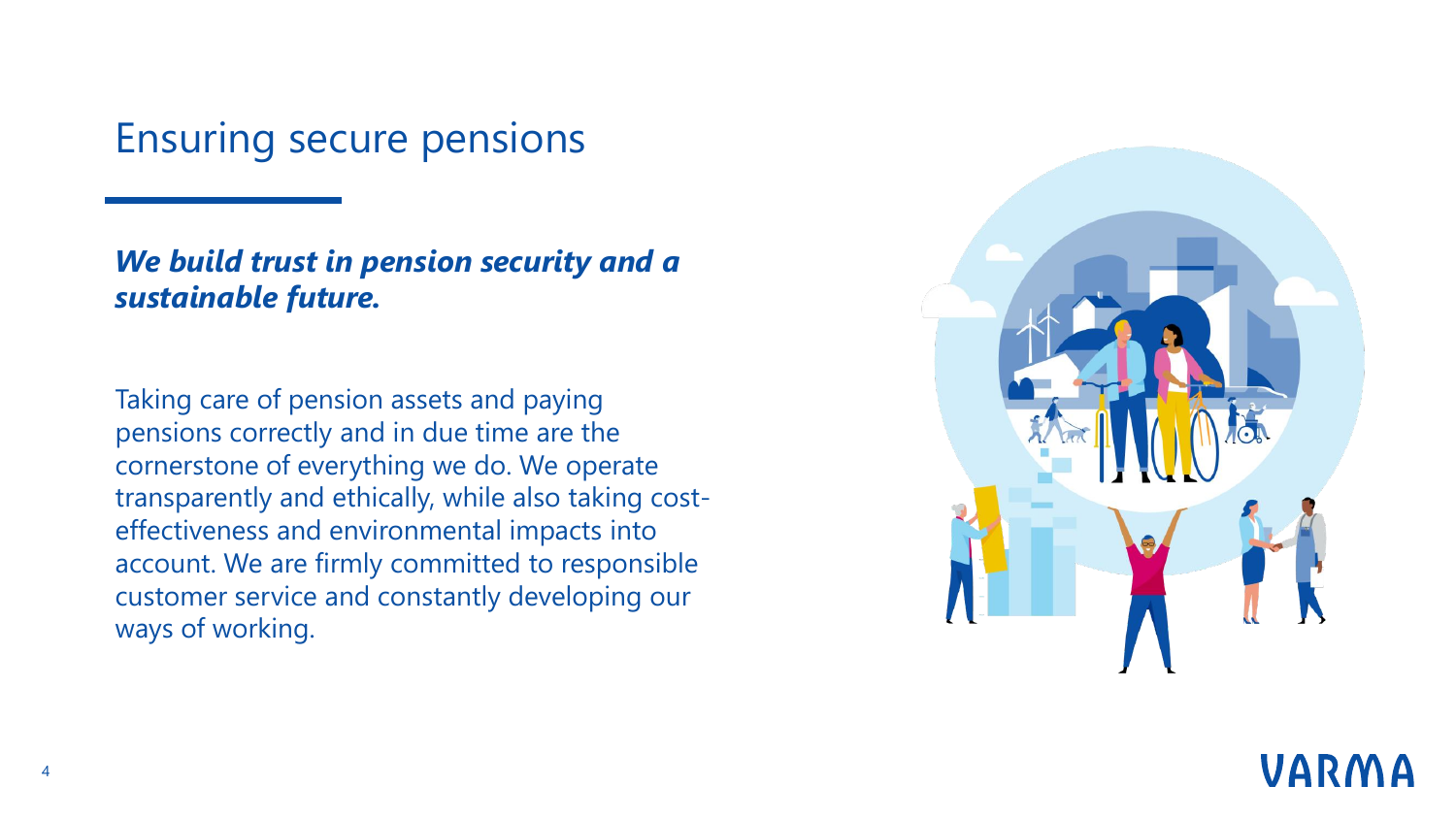For sustainable working life

*We support work ability in a world that's going through incredible change.*

We help our customers anticipate and manage disability risk. In this way, we promote sustainable working life together. We take care of Varma employees and their competence. We build an inspiring workplace, where everyone can be themselves. We openly share our insights, because a good working life belongs to all.



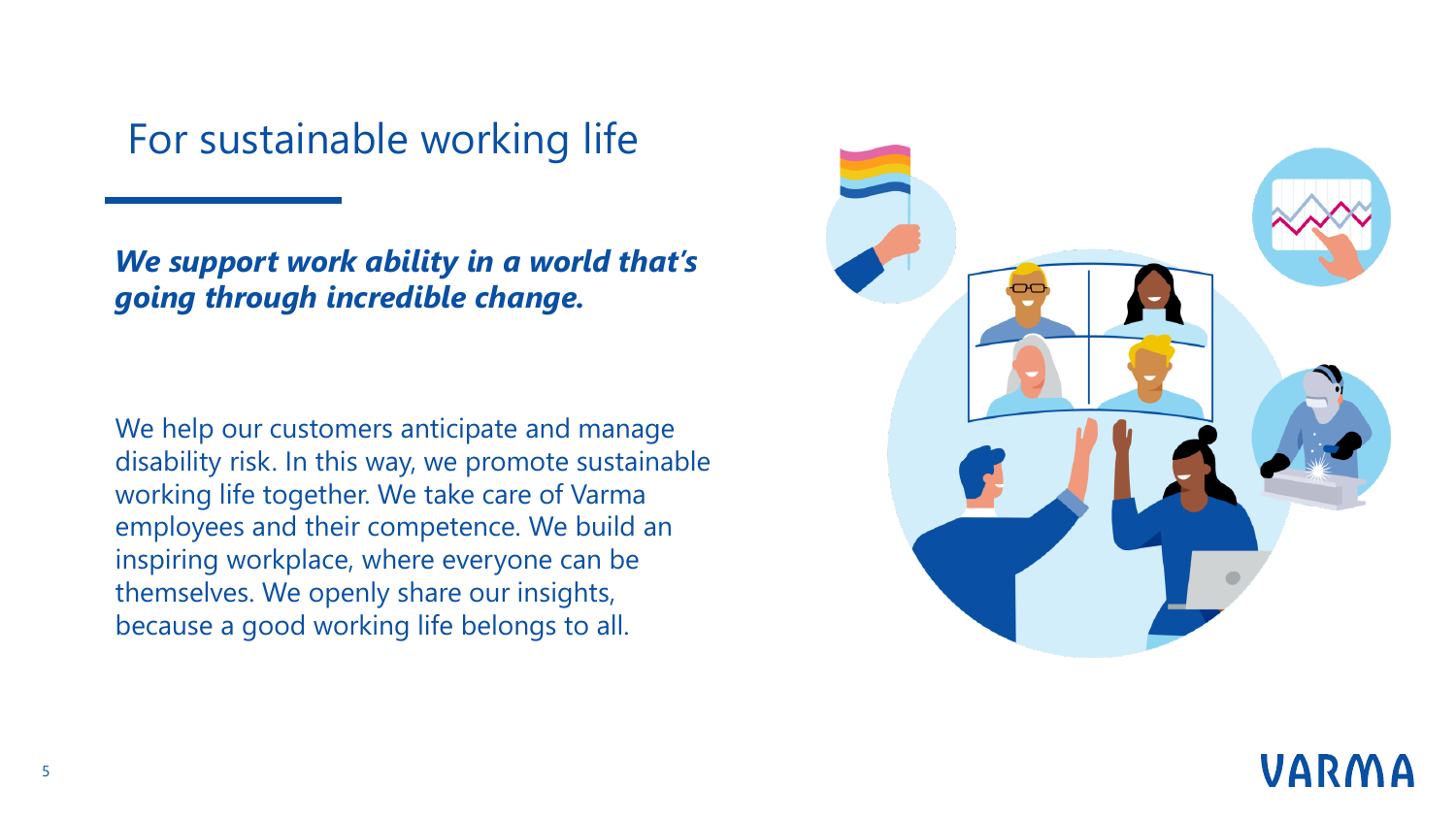

### Our sustainability pledge

**Ensuring pension security**

#### **For sustainable working life**

#### We offer our customers equal, timely and the most responsible pension insurance service

We take into account our impacts on the environment and society throughout our value chain

We are a leader in sustainable working life, and we create solutions to promote work ability together with our customers and partners

Varma is a responsible employer that boldly develops its operations and openly shares its insights

At Varma, sustainability is integrated into the remuneration of management and all personnel

#### **Investing for change**

We are committed to achieving a carbon-neutral investment portfolio by 2035

We promote investment practices that positively contribute to the development of communities and the wellbeing of people.